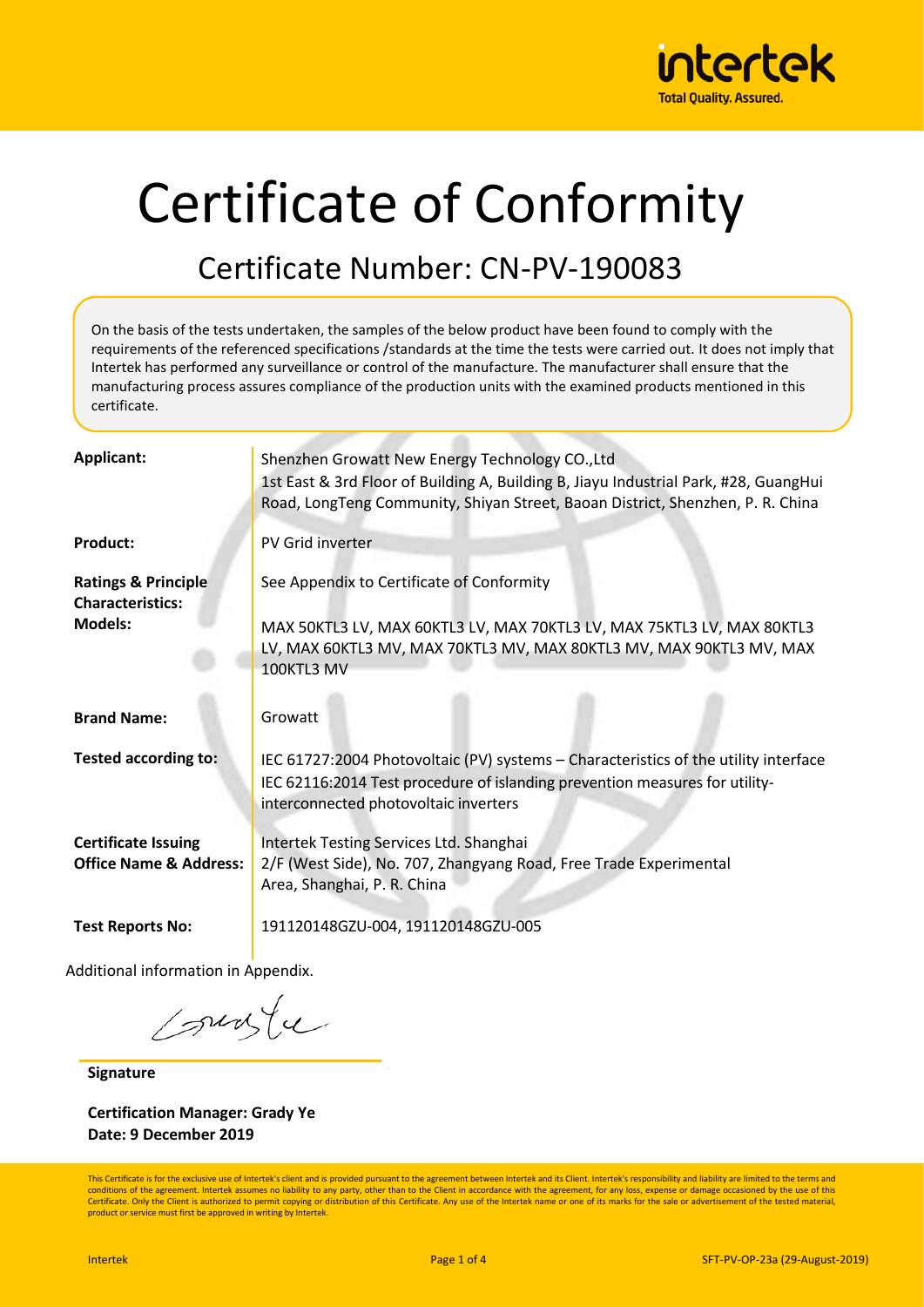

## **APPENDIX: Certificate of Conformity**

**This is an Appendix to Certificate of Conformity Number: CN-PV-190083.** 

Ratings & Principle Characteristics:

| Model                               | <b>MAX</b>                         | <b>MAX</b> | <b>MAX</b>    | <b>MAX</b>  |
|-------------------------------------|------------------------------------|------------|---------------|-------------|
|                                     | 50KTL3 LV                          | 60KTL3 LV  | 70KTL3 LV     | 75KTL3LV    |
| Max. PV voltage                     | 1100 d.c.V                         |            |               |             |
| PV voltage range                    | 200-1000 d.c.V                     |            |               |             |
| PV Isc                              | 32 d.c.A*6                         |            | 32 d.c.A*7    |             |
| Max. input<br>current               | 26 d.c. $A*6$                      |            | 26 d.c. $A*7$ |             |
| Max. output<br>power                | 50000W                             | 60000W     | 70000W        | 75000W      |
| Max. apparent<br>power              | 55500VA                            | 66600VA    | 77700VA       | 83300VA     |
| Nominal output<br>voltage           | 3W/N/PE 230/400 a.c.V              |            |               |             |
| Max. output<br>current              | 80.5 a.c.A                         | 96.6 a.c.A | 112.7 a.c.A   | 120.8 a.c.A |
| Nominal output<br>frequency         | 50/60Hz                            |            |               |             |
| Power factor<br>range               | 0.8Leading $\sim$ 0.8Lagging       |            |               |             |
| Safety level                        | Class I                            |            |               |             |
| <b>Ingress Protection</b>           | <b>IP65</b>                        |            |               |             |
| Operation<br>Ambient<br>Temperature | $-25^{\circ}$ C - +60 $^{\circ}$ C |            |               |             |
| <b>Software Version</b>             | TI1.0                              |            |               |             |

This Certificate is for the exclusive use of Intertek's client and is provided pursuant to the agreement between Intertek and its Client. Intertek's responsibility and liability are limited to the terms and<br>conditions of t Certificate. Only the Client is authorized to permit copying or distribution of this Certificate. Any use of the Intertek name or one of its marks for the sale or advertisement of the tested material, product or service must first be approved in writing by Intertek.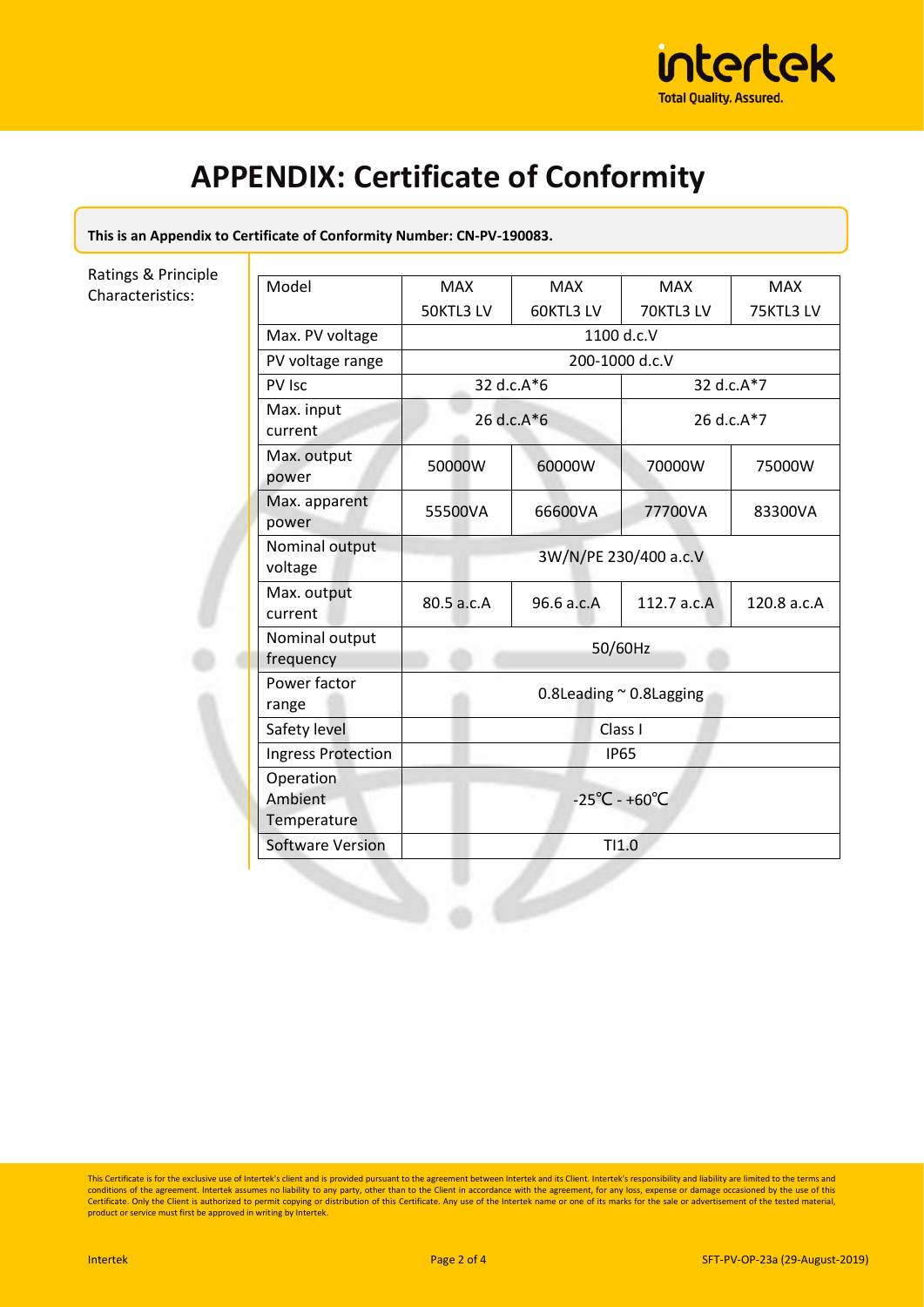

## **APPENDIX: Certificate of Conformity**

**This is an Appendix to Certificate of Conformity Number: CN-PV-190083.** 

Ratings & Principle Characteristics:

| Model                               | <b>MAX</b>                             | <b>MAX</b>                     | <b>MAX</b> | <b>MAX</b>  |  |
|-------------------------------------|----------------------------------------|--------------------------------|------------|-------------|--|
|                                     | 80KTL3 LV                              | 60KTL3 MV                      | 70KTL3 MV  | 80KTL3 MV   |  |
| Max. PV voltage                     | 1100 d.c.V                             |                                |            |             |  |
| PV voltage range                    | 200-1000 d.c.V                         |                                |            |             |  |
| PV Isc                              | 32 d.c.A*7<br>32 d.c.A*7<br>32 d.c.A*6 |                                |            |             |  |
| Max. input<br>current               | 26 d.c.A*7                             | 26 d.c.A*6<br>26 d.c.A*7       |            |             |  |
| Max. output<br>power                | 80000W                                 | 60000W                         | 70000W     | 80000W      |  |
| Max. apparent<br>power              | 88800VA                                | 66600VA                        | 77700VA    | 88800VA     |  |
| Nominal output<br>voltage           | 3W/N/PE<br>230/400<br>a.c.V            | 3W/N/PE or 3W+PE 277/480 a.c.V |            |             |  |
| Max. output<br>current              | 128.8 a.c.A                            | 80.2 a.c.A                     | 93.6 a.c.A | 107.0 a.c.A |  |
| Nominal output<br>frequency         | 50/60Hz                                |                                |            |             |  |
| Power factor<br>range               | 0.8Leading $\sim$ 0.8Lagging           |                                |            |             |  |
| Safety level                        | Class I                                |                                |            |             |  |
| <b>Ingress Protection</b>           | <b>IP65</b>                            |                                |            |             |  |
| Operation<br>Ambient<br>Temperature | $-25^{\circ}$ C - +60 $^{\circ}$ C     |                                |            |             |  |
| <b>Software Version</b>             | TI1.0                                  |                                |            |             |  |

This Certificate is for the exclusive use of Intertek's client and is provided pursuant to the agreement between Intertek and its Client. Intertek's responsibility and liability are limited to the terms and<br>conditions of t Certificate. Only the Client is authorized to permit copying or distribution of this Certificate. Any use of the Intertek name or one of its marks for the sale or advertisement of the tested material,<br>product or service mu